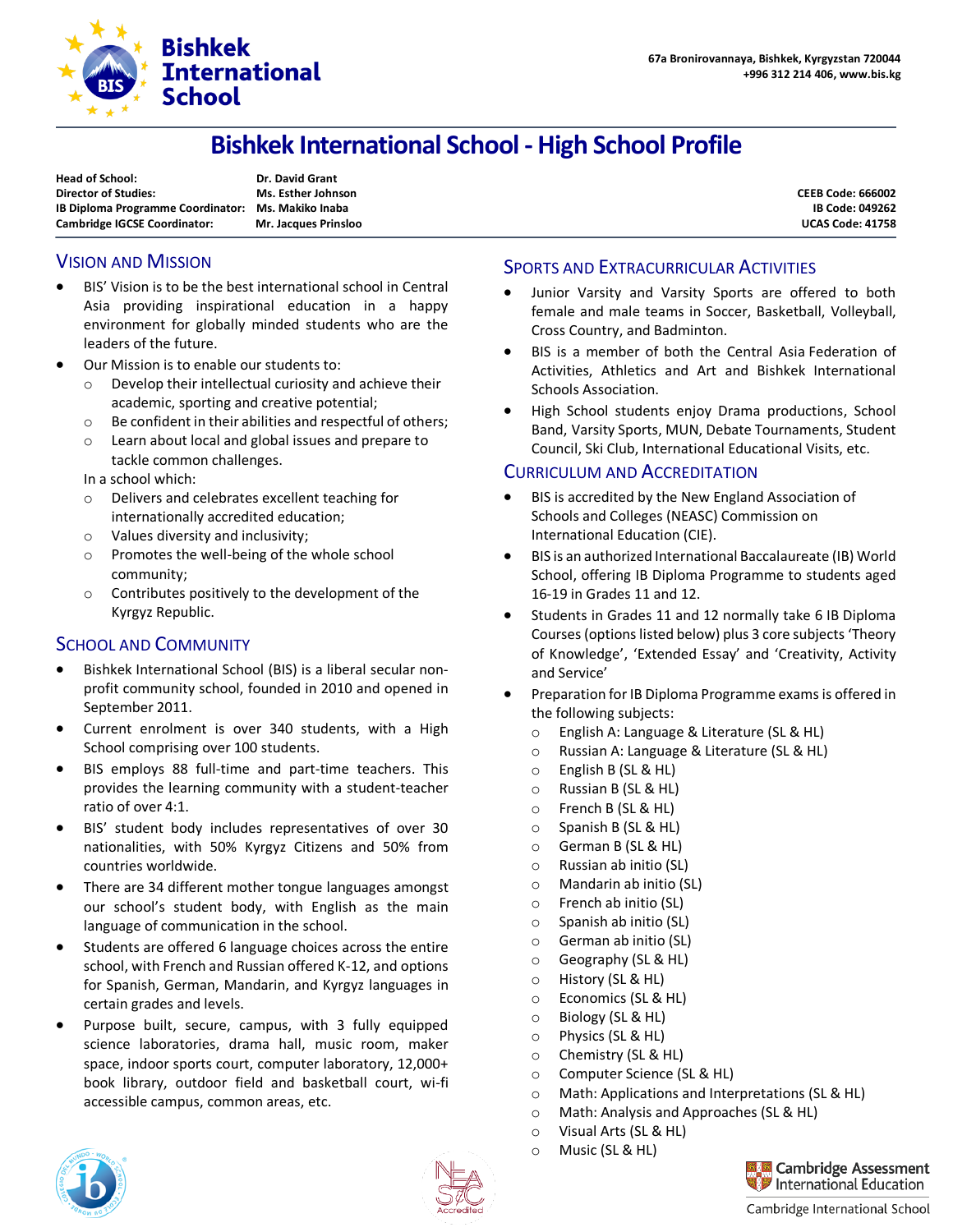- o Options are also available for self-study Language A: Literature and for online courses with Pamoja Education.
- In Grade 11 and 12, all students must take English A or B and one other language. All must take one 'Individuals & Societies' course, one 'Science' course, Mathematics, and one other choice to fulfill IB Diploma requirements. If the full Diploma option is not chosen, 5 or less courses may be chosen for IB Diploma course exams only.
- BIS is a Cambridge Assessment International Education Accredited School preparing students aged 14-16 for the International General Certificate of Secondary Education (IGCSE) in Grades 9 and 10.
- Students in Grades 9 and 10 normally take between 7 and 9 Courses, from the following subjects: Compulsory courses
	- o International Mathematics
	- o Coordinated Sciences
	- o Computer Science
	- o English First Language OR English Literature

Optional courses (to normally include a minimum of at least one language, a social science and one more course)

- o Additional Mathematics
- o Russian First Language
- o Russian Foreign Language
- o Spanish Foreign Language
- o French Foreign Language
- o German Foreign Language
- o Mandarin Foreign Language
- o Geography
- o History
- o Economics
- o Business Studies
- o Art & Design
- o Music
- o Drama
- o with additional subjects offered as required.
- In Grades 9, 10 and 11, students are also offered Kyrgyz Language, Kyrgyz History and Military Training options to meet national curriculum requirements, enabling them to pass Grade 9 and Grade 11 state examinations and receive a Kyrgyz High School Diploma in addition to their internationally accredited qualifications.

## GRADUATION REQUIREMENTS

The Bishkek International School 'High School Diploma' is awarded to all graduating students who meet the following minimum standards from Grade 9 to Grade 12:

- Credits (full academic year course) in the following subject areas:
	- o English minimum 4 credits
	- o Other Language minimum 4 credits
	- o Mathematics minimum 4 credits
	- o Science minimum 4 credits
	- o Computer Science minimum 2 credits
	- o Individuals & Societies minimum 4 credits
	- o Creative & Elective courses (may be in the categories listed above) – minimum 4 credits
- Physical Education program completed.
- Community Service program completed.
- Minimum 2.0 unweighted GPA.

Students joining part way through high school are accepted as meeting these standards for prior years if they met the criteria applied at their previous school.

#### GRADING AND RANKING

- Grade Point Average for IGCSE and IB DP courses are calculated on an unweighted scale.
- The school year is divided into four academic terms and two semesters. GPA scores are awarded each semester.
- BIS' high school uses two grading scales. A\*- U for IGCSE Courses and 1-7 for IB Diploma Program Courses.
- Small class sizes prevent BIS from using a ranking system for High School students.

| <b>Grade Conversion Table</b> |              |       |                       |  |  |  |  |  |
|-------------------------------|--------------|-------|-----------------------|--|--|--|--|--|
| <b>IGCSE GPA</b>              |              |       | <b>IB Diploma GPA</b> |  |  |  |  |  |
| Grade                         | <b>IGCSE</b> | Grade | DP HL or SL           |  |  |  |  |  |
| $A^*$                         | 4.0          |       | 4.0                   |  |  |  |  |  |
| А                             | 3.8          | 6     | 3.8                   |  |  |  |  |  |
| в                             | 3.5          | 5     | 3.5                   |  |  |  |  |  |
| Ċ                             | 3.0          | 4     | 3.0                   |  |  |  |  |  |
| D                             | 2.0          | 3     | 2.0                   |  |  |  |  |  |
| E                             | 1.5          | 2     | 1.0                   |  |  |  |  |  |
| F                             | 1.0          |       | $\Omega$              |  |  |  |  |  |
| G                             | 0.5          |       |                       |  |  |  |  |  |
|                               |              |       |                       |  |  |  |  |  |

# EXTERNAL EXAMINATIONS

#### IB DIPLOMA

The graduating class of 2021 comprised twenty students, many of whom have English as a second or third language. Sixteen students took the full IB Diploma Programme and significantly outperformed worldwide averages, despite BIS choosing to take the full examination route, unlike the majority of schools worldwide in 2021.

|                                                               | <b>BIS</b><br>Results<br>2018 | <b>BIS</b><br><b>Results</b><br>2019 | <b>BIS</b><br><b>Results</b><br>2020 | <b>BIS</b><br><b>Results</b><br>2021 | Worldwide<br><b>Results</b><br>2021 |
|---------------------------------------------------------------|-------------------------------|--------------------------------------|--------------------------------------|--------------------------------------|-------------------------------------|
| <b>Number of full Diploma students</b>                        | 11                            | 15                                   | 13                                   | 16                                   | 170,660                             |
| Pass Rate %                                                   | 91%                           | 87%                                  | 92%                                  | 100%                                 | 89%                                 |
| Average points obtained by students who<br>passed             | 32                            | 34                                   | 35                                   | 35                                   | 33                                  |
| Highest Diploma points awarded to an<br>individual student    | 42                            | 38                                   | 41                                   | 43                                   | 45                                  |
| Average grade for students<br>who passed the Diploma          | 5.1                           | 5.5                                  | 5.7                                  | 5.6                                  | 5.2                                 |
| <b>Average Core points for Diploma</b><br>Students (EE & TOK) | 1.1                           | 1.1                                  | 1.3                                  | 1.4                                  | 1.3                                 |
| <b>Highest Core points score achieved</b>                     | 3                             | $\overline{\phantom{a}}$             | $\overline{\phantom{a}}$             | 3                                    | 3                                   |

#### CAMBRIDGE IGCSE

Students have completed Cambridge IGCSE examinations at BIS for the last 6 years. In 2021, BIS students sat examinations in 15 subjects, including core subjects of International Mathematics, Computer Science; Coordinated Science; English Language or English Literature, as well as options for five additional languages, Geography, History, Economics, Business Studies, and Art and Design. BIS provides the opportunity for students to get a broad and balanced education by achieving the Cambridge International Certificate of Education (ICE), an award which prepares students well for the rigors of the IB Diploma Programme. In 2021, 75% of students achieved the ICE, award which requires students to pass exams in at least seven IGCSE subjects across five subject groups.